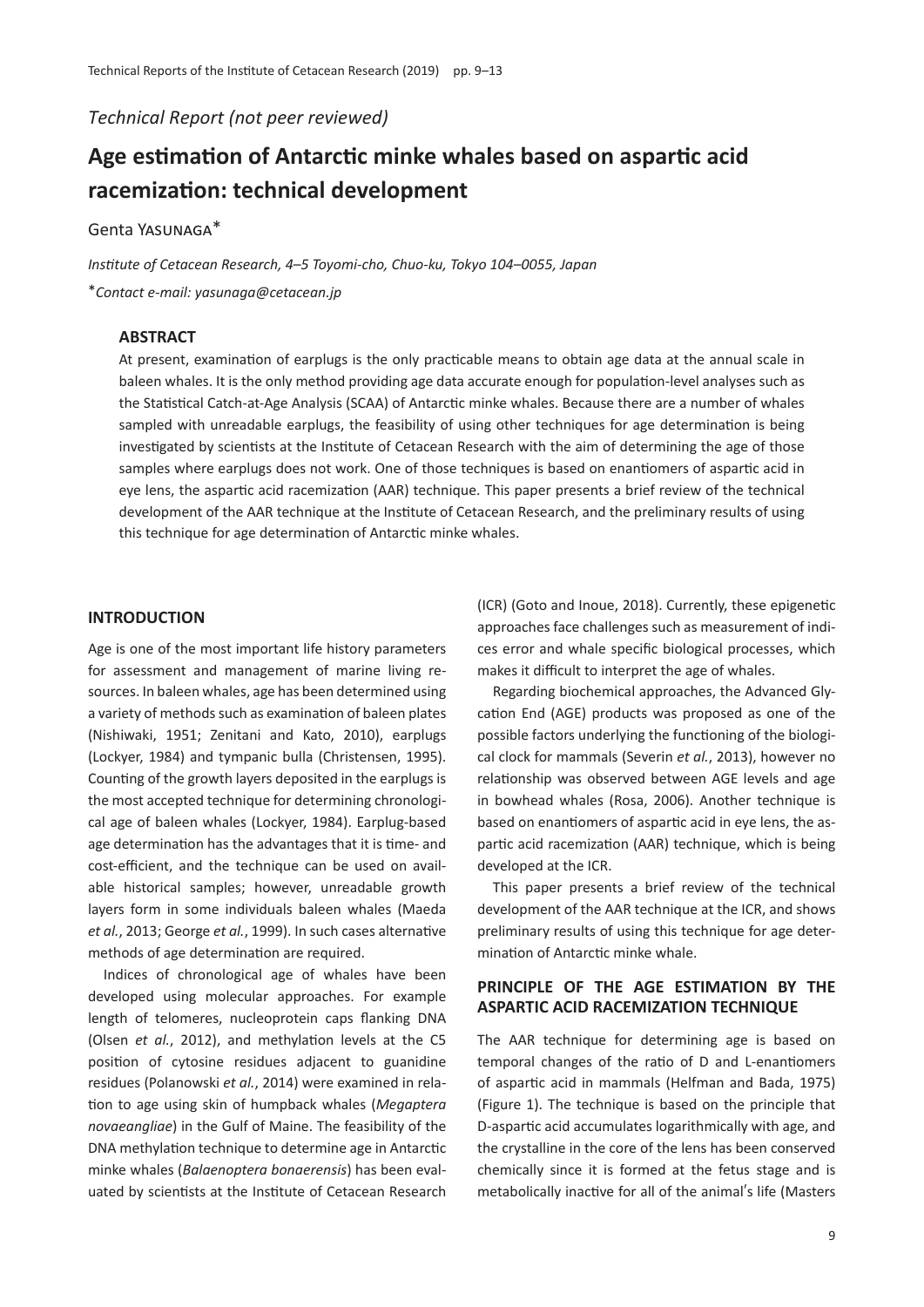

Figure 1. Scheme of racemization of aspartic acid.



Figure 2. Research area of JARPAII in the 2005/2006 and 2007/2008 austral summer seasons.

## *et al.*, 1977).

Masters *et al.* (1977) and Bada *et al.* (1980) proposed that the racemization of amino acids follows a first-order reversible rate law, where the racemization equation is:

$$
2k_{\text{Asp}} \cdot t = \text{Log}_{\text{e}} \left[ (1 + D/L) / (1 - D/L) \right]
$$

$$
-\text{Ln} \left\{ [1 + (D/L)_0] / [1 - (D/L)_0] \right\}. \tag{1}
$$

A linear regression model is constructed using this expression, where *D*/*L* is the ratio of D- and L-aspartic acids, *t* is any given time during racemization, and the logarithmic term at *t*=0 describes the amount of D-aspartic acid formed at birth.

# **RESEARCH ON ASPARTIC ACID RACEMIZATION AT THE INSTITUTE OF CETACEAN RESEARCH**

At the ICR, the feasibility of using the AAR technique to determine the age of Antarctic minke whales has been investigated (see details in Yasunaga *et al.*, 2017). The JARPA and JARPAII research programs in the Antarctic have provided sufficient biological information on this species that makes assumptions and extrapolations of key parameters used in this technique unnecessary. For example  $k_{\text{Ass}}$  and  $(D/L)_{0}$  in Eq. (1) can be determined by direct comparison with earplug-based estimated ages, and  $(D/L)$ <sup>0</sup> can be estimated using available foetal samples.

#### **Samples**

Antarctic minke whales used in this study were sampled in the Indo region of the Antarctic, which corresponds to the International Whaling Commission's (IWC)'s management Area IV (70°–130°E), south of 62°S (Figure 2). Whales were sampled during the austral summer seasons 2005/2006 and 2007/2008 by JARPAII surveys.

At the field, scientists collected the left eyeball from 20 foetuses and lens samples from 18 female Antarctic minke whales. The samples were stored in polyethylene bags at −80°C until analysis.

#### **Preparation of lens of Antarctic minke whale**

Lenses of all samples (foetuses and females) were rinsed first with phosphate-buffered saline (Figure 3). Then their outermost layers were removed with mucus, and the cores were dissected out using a surgical knife. Approximately 10 mg of core samples were homogenized with 1 ml of tris-buffer (200mM Tris, 150mM NaCl, pH 8.0) using an ultrasonic homogenizer. The homogenate was centrifuged at 15,000×*g* for 15 min at 4°C, and 100 µl of the supernatant was then desalted with acetone and air-dried. They were hydrolyzed in the gas-phase HCl (6N-HCl) for 7 h at 108°C (Pico Tag Work Stations, Waters, Tokyo) (Figure 4). The hydrolysates were evaporated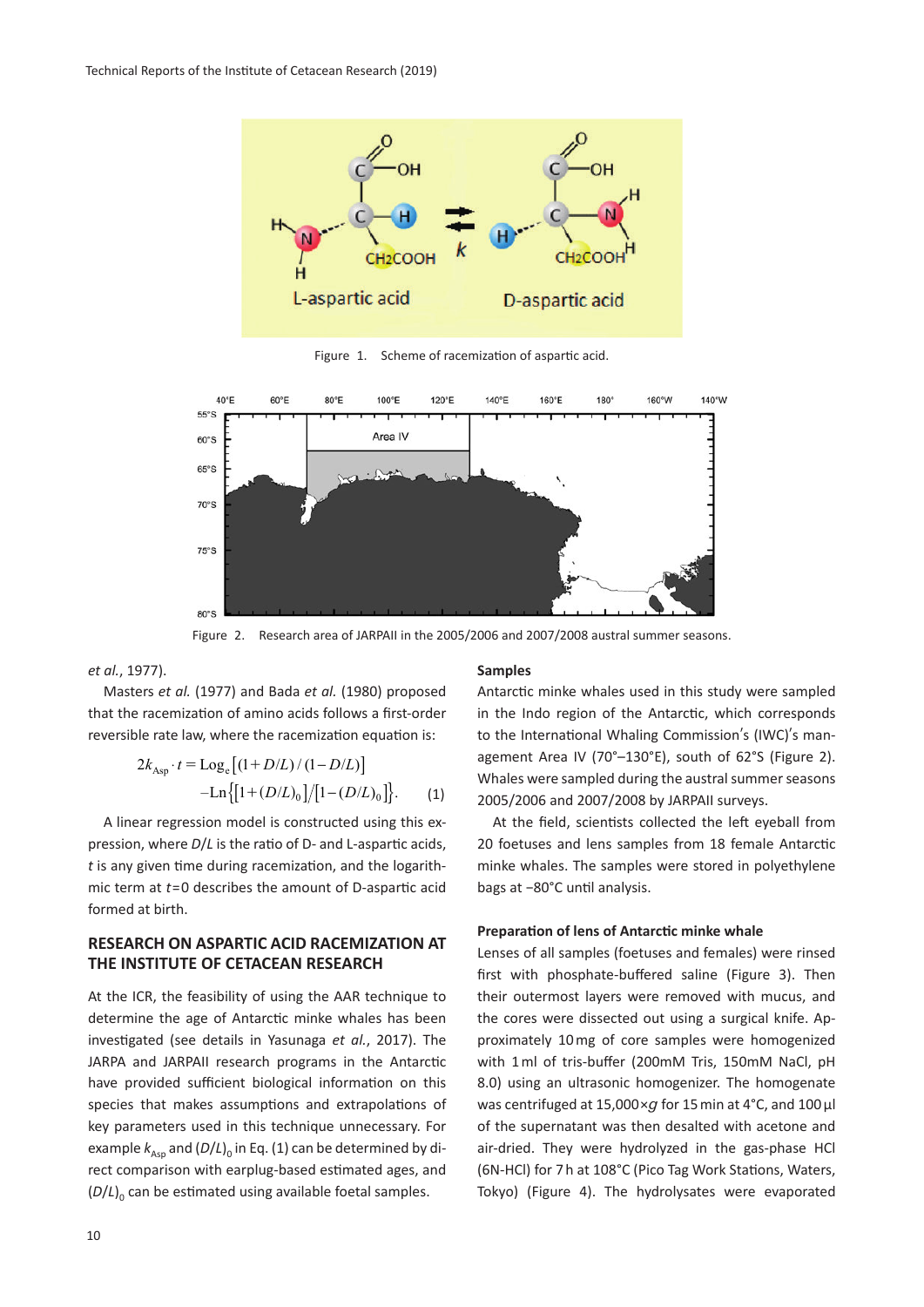

Figure 3. Lens of Antarctic minke whale rinsed with phosphate buffer.



Figure 4. Hydrolysis of lens of Antarctic minke whale using Pico Tag Work Stations (Waters, Tokyo).

under reduced pressure.

#### **Laboratory procedures**

The Asp *D*/*L* was determined using HPCL (Alliance® HPLC systems e2696, Waters) with a Nova-Pak ODS column (3.9 mm×300 mm, Waters) using fluorescence detection (344 nm excitation wavelength and 443 nm emission wave length) (Figure 5). Elution was carried out with an isocratic adsorption of 3% acetonitrile +3% tetrahydrofuran/0.1M acetate buffer pH 6.0 at a flow rate of 0.8 ml/min and column temperature of 23°C. Then, 70 µl of borate buffer (0.1M, pH 10.4), 5 µl of n-tertbutyloxycarbonyl-l-cysteine and 5 µl of *o*-phthalaldehyde were successively added to 5 µl of the hydrolysate dissolved in 0.1 N-HCl. The measured Asp *D*/*L* was calibrated against real ratios in the standard solutions and then it was corrected for hydrolysis effect under our laboratory conditions, which was represented as  $(D/L)_{\text{act}}$ .



Figure 5. HPCL system (Alliance<sup>®</sup> HPLC systems e2696, Waters) used for fluorescence detection.

#### **Results**

Table 1 shows  $(D/L)_{\text{act}}$  and the age index calculated for the 18 female Antarctic minke whales. The  $(D/L)$ <sup>0</sup> which is one of two specific coefficients of AAR, was determined using lenses of foetuses at various developing stages because their  $(D/L)_{\text{act}}$  can be approximated to those at birth. However, precision of the  $(D/L)_{0}$ , which is estimated using foetuses was unsatisfactory  $((D/L)_{0} = 0.0134; \text{ SE} = 3.78 \times 10^{-4})$ ; 95% confidential interval 0.0121–0.0147).

Taken together, the slope of the age estimation equation was examined for two cases. Figure 6 shows the relationships between the age indexes and earplug ages. The single outlier at 40-years-old for which Cook's distance exceeded 2 was eliminated in the first regression analysis. The two equations (cases) of age estimation are shown below as Eq. (2) and Eq. (3). In Eq. (1) linear regression analysis were re-performed to determine  $k_{Asp}$  substituting  $(D/L)_{0}$ =0.0134 using dataset of the  $(D/L)_{\text{act}}$  and the earplug ages in the 17 whales as follows:

Log<sub>e</sub> 
$$
\{ [1 + (D/L)_{\text{act}}] / [1 - (D/L)_{\text{act}}] \}
$$
  
= 1.79×10<sup>-3</sup> × earlylug age (year) + 0.0268,  
:.  $p < 0.001$ ,  $r^2 = 0.890$ ,  $k_{\text{Asp}} = 8.94 \times 10^{-4}$ ,  
SE  $(2k_{\text{Asp}}) = 1.52 \times 10^{-4}$ . (2)

In Eq. (3) linear regression analysis was performed to determine  $k_{Asp}$  and  $(D/L)$ <sub>0</sub> in Eq. (1) using dataset of the  $(D/L)_{\text{act}}$  and the earplug ages in the 17 whales as follows: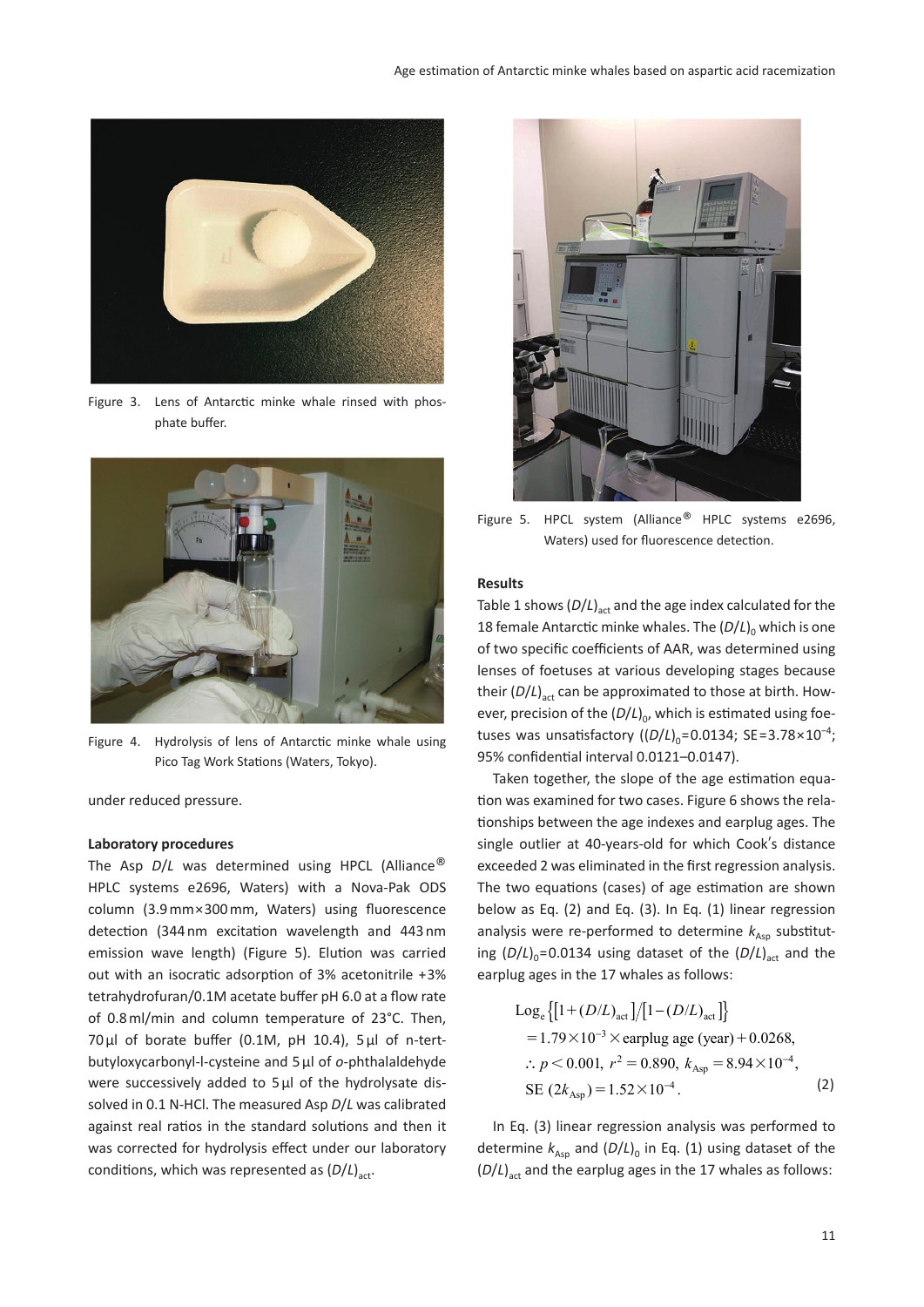| The actual D/L ratios of aspartic acid in ieris and AAN ages of Antarctic minke whales. |     |             |                      |                                |                           |              |               |
|-----------------------------------------------------------------------------------------|-----|-------------|----------------------|--------------------------------|---------------------------|--------------|---------------|
| Sample No.                                                                              | Sex | Earplug Age | $(D/L)_{\text{act}}$ | $Log_e[(1+D/L)]$<br>$(1-D/L)]$ | Age estimated by the AAR* |              |               |
|                                                                                         |     |             |                      |                                | Age                       | SE           | 95% CI        |
| 05/06-AM348                                                                             | F   | 14          | 0.0223               | 0.0446                         | 10.6                      | 1.5          | $8.1 - 14.2$  |
| 05/06-AM349                                                                             | F   | 21          | 0.0328               | 0.0656                         | 19.8                      | 2.2          | $16.1 - 25.0$ |
| 05/06-AM352                                                                             | F   | 9           | 0.0222               | 0.0444                         | 10.6                      | 1.5          | $8.2 - 14.2$  |
| 05/06-AM361                                                                             | F   | 26          | 0.0432               | 0.0865                         | 28.9                      | 2.9          | $24.2 - 35.7$ |
| 05/06-AM372                                                                             | F   | 40          | 0.043                | 0.086                          |                           |              |               |
| 05/06-AM382                                                                             | F   | 7           | 0.0173               | 0.0347                         | 6.3                       | 1.2          | $4.4 - 9.1$   |
| 05/06-AM386                                                                             | F   | 8           | 0.019                | 0.038                          | 7.8                       | 1.3          | $5.6 - 10.8$  |
| 05/06-AM398                                                                             | F   | 7           | 0.0164               | 0.0329                         | 5.6                       | 1.2          | $3.7 - 8.2$   |
| 05/06-AM488                                                                             | F   | 4           | 0.0136               | 0.0272                         | 3.1                       | $\mathbf{1}$ | $1.4 - 5.3$   |
| 05/06-AM498                                                                             | F   | 4           | 0.0151               | 0.0302                         | 4.4                       | $1.1\,$      | $2.6 - 6.8$   |
| 05/06-AM517                                                                             | F   | 3           | 0.0106               | 0.0212                         | 0.5                       | 0.8          | $-0.9 - 2.3$  |
| 05/06-AM539                                                                             | F   | 1           | 0.0124               | 0.0249                         | 2.1                       | 0.9          | $0.5 - 4.1$   |
| 05/06-AM565                                                                             | F   | 2           | 0.0174               | 0.0348                         | 6.4                       | 1.2          | $4.4 - 9.1$   |
| 05/06-AM592                                                                             | F   | 4           | 0.0169               | 0.0337                         | 5.9                       | 1.2          | $4.0 - 8.6$   |
| 05/06-AM603                                                                             | F   | 6           | 0.0173               | 0.0346                         | 6.3                       | 1.2          | $4.3 - 9.1$   |
| 05/06-AM615                                                                             | F   | 7           | 0.0167               | 0.0333                         | 5.8                       | 1.2          | $3.8 - 8.5$   |
| 05/06-AM630                                                                             | F   | 5           | 0.0152               | 0.0305                         | 4.5                       | 1.1          | $2.8 - 7.0$   |
| 05/06-AM634                                                                             | F   | 3           | 0.0125               | 0.025                          | 2.2                       | 0.9          | $0.7 - 4.2$   |

Table 1 The actual *D*/*L* ratios of aspartic acid in lens and AAR ages of Antarctic minke whales.

\* Ages estimated by the AAR were derived from Eq. (3)



Figure 6. Relationship between age indexes, Log<sub>e</sub> { $[1+(D/L)_{\text{act}}]$ / [1−(*D*/*L*)<sub>act</sub>]}, and ages of earplugs of Antarctic minke whales: open circle was excluded from simple linear regression analysis as an outlier, and a solid and broken line is calculated by Eq. (2) and Eq. (3), respectively.

Log<sub>e</sub> {[1+
$$
(D/L)
$$
<sub>act</sub>]/[1− $(D/L)$ <sub>act</sub>]}  
= 2.30×10<sup>-3</sup> × earlyu  
∴  $p < 0.001$ ,  $r^2 = 0.918$ ,  $k_{Asp} = 1.15 × 10^{-3}$ ,  
SE  $(2k_{Asp}) = 1.71 × 10^{-4}$ , SE (intercept) = 1.72×10<sup>-3</sup>. (3)

Squared correlation coefficient of the Eq. (3) was higher than that of the Eq. (2), and the SE of  $2k_{Asp}$  and intercept of the Eq. (3) were lower than those of the Eq.



Figure 7. Relationship between ages estimated by AAR and earplugs (averages and SEs estimated by bootstrap simulation) in Antarctic minke whales.

(2). Therefore, Eq. (3) is considered more precise and accurate to estimate ages of whales than Eq. (2).

Finally, the standard errors were calculated for the ages estimated by AAR. Ages estimated from Eq. (3) and ( $D/L$ )<sub>act</sub> in each whale, including their SEs and 95% confidence intervals estimated by bootstrap simulation, are shown in Table 1. Figure 7 shows the relationships be